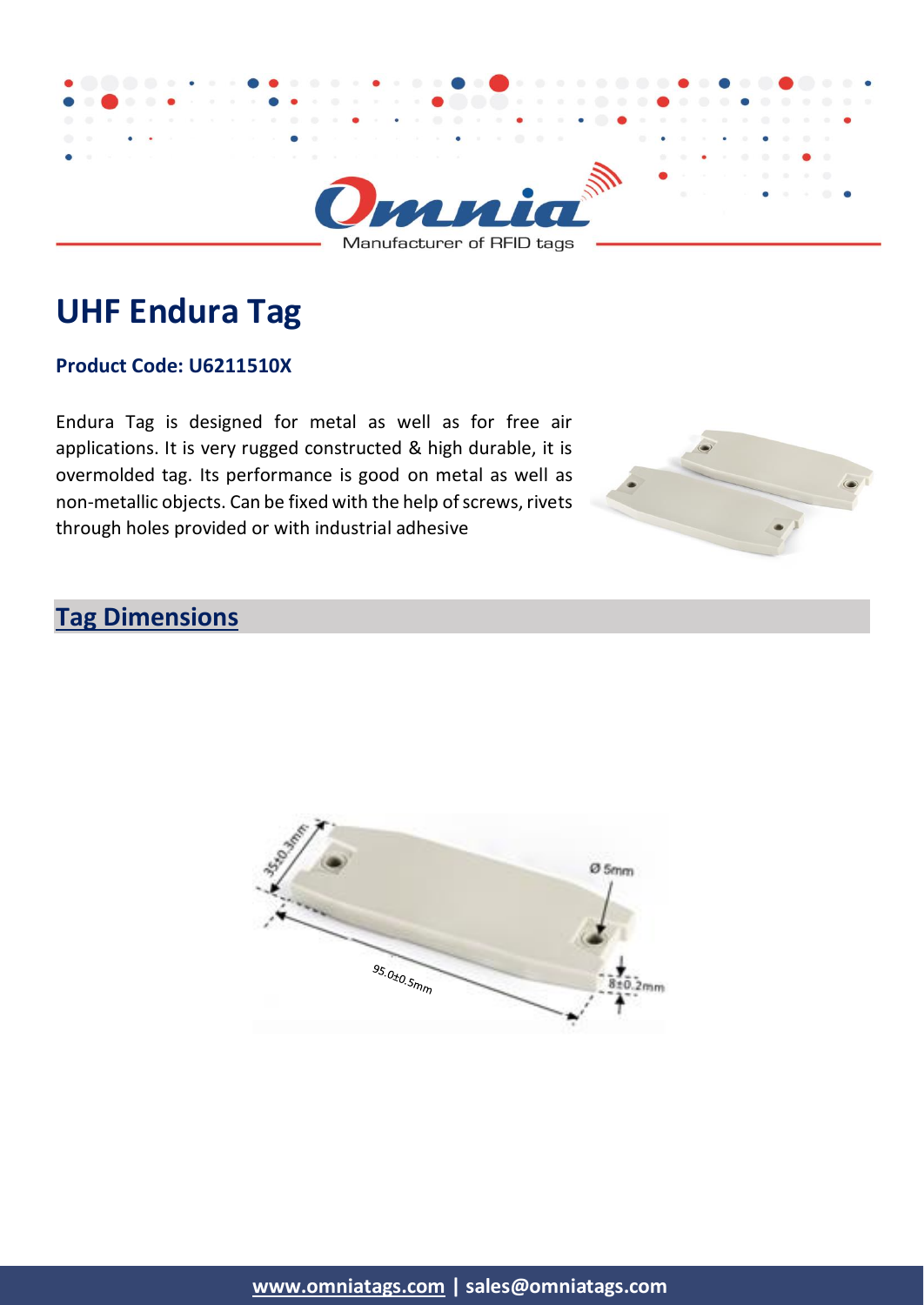| <b>Electrical Specifications</b>                           |                                      |                                                            |  |  |
|------------------------------------------------------------|--------------------------------------|------------------------------------------------------------|--|--|
| Air Interface Protocol                                     |                                      | ISO/IEC 18000-6C, EPC Global C1G2                          |  |  |
| <b>Operational Frequency</b>                               |                                      |                                                            |  |  |
|                                                            | 865 - 868 MHz or 902 - 928 MHz       |                                                            |  |  |
| Chip                                                       | Alien Higgs-3                        |                                                            |  |  |
| <b>Memory Configuration</b>                                | EPC-96 bits, extendible to 480bits   |                                                            |  |  |
|                                                            | $TID - 96$ bits unalterable unique   |                                                            |  |  |
|                                                            | User memory $-512$ bits              |                                                            |  |  |
|                                                            | Access password $-32$ bits           |                                                            |  |  |
|                                                            | Kill password $-32$ bits             |                                                            |  |  |
| Read Range*                                                | U6211510M                            | On metal - Up to 11 m on Fixed Reader with Linear Antenna  |  |  |
|                                                            | U6211510F                            | Off metal – Up to 12 m on Fixed Reader with Linear Antenna |  |  |
| Operating temperature                                      | -40°C to +80°C                       |                                                            |  |  |
| Storage temperature                                        | -40 $^{\circ}$ C to +80 $^{\circ}$ C |                                                            |  |  |
| Ingress protection rating                                  | <b>IP68</b>                          |                                                            |  |  |
| Attachment***                                              | Self Adhesive / Cable tie            |                                                            |  |  |
| Applicable surface                                         | On Metal/Off Metal                   |                                                            |  |  |
| <b>Physical and Mechanical Specification</b>               |                                      |                                                            |  |  |
| <b>Dimensions</b>                                          |                                      | 95±0.5mm x 35±0.2mm x 8±0.2 mm                             |  |  |
| <b>Hole Diameter</b>                                       | $\varnothing$ 5.0mm                  |                                                            |  |  |
| Weight                                                     | 26g                                  |                                                            |  |  |
| Encasement                                                 | ABS/PC                               |                                                            |  |  |
| Colour**                                                   | Grey                                 |                                                            |  |  |
| <b>Quality Assurance</b>                                   | 100% reader tested                   |                                                            |  |  |
| <b>Chemical Resistance</b>                                 |                                      |                                                            |  |  |
| Resistant to continuous exposure to salt water for 2 hours |                                      |                                                            |  |  |
| Resistant to continuous exposure to motor oil for 2 hours  |                                      |                                                            |  |  |
| Additionally, abrasion resistant against HCL and IPA       |                                      |                                                            |  |  |